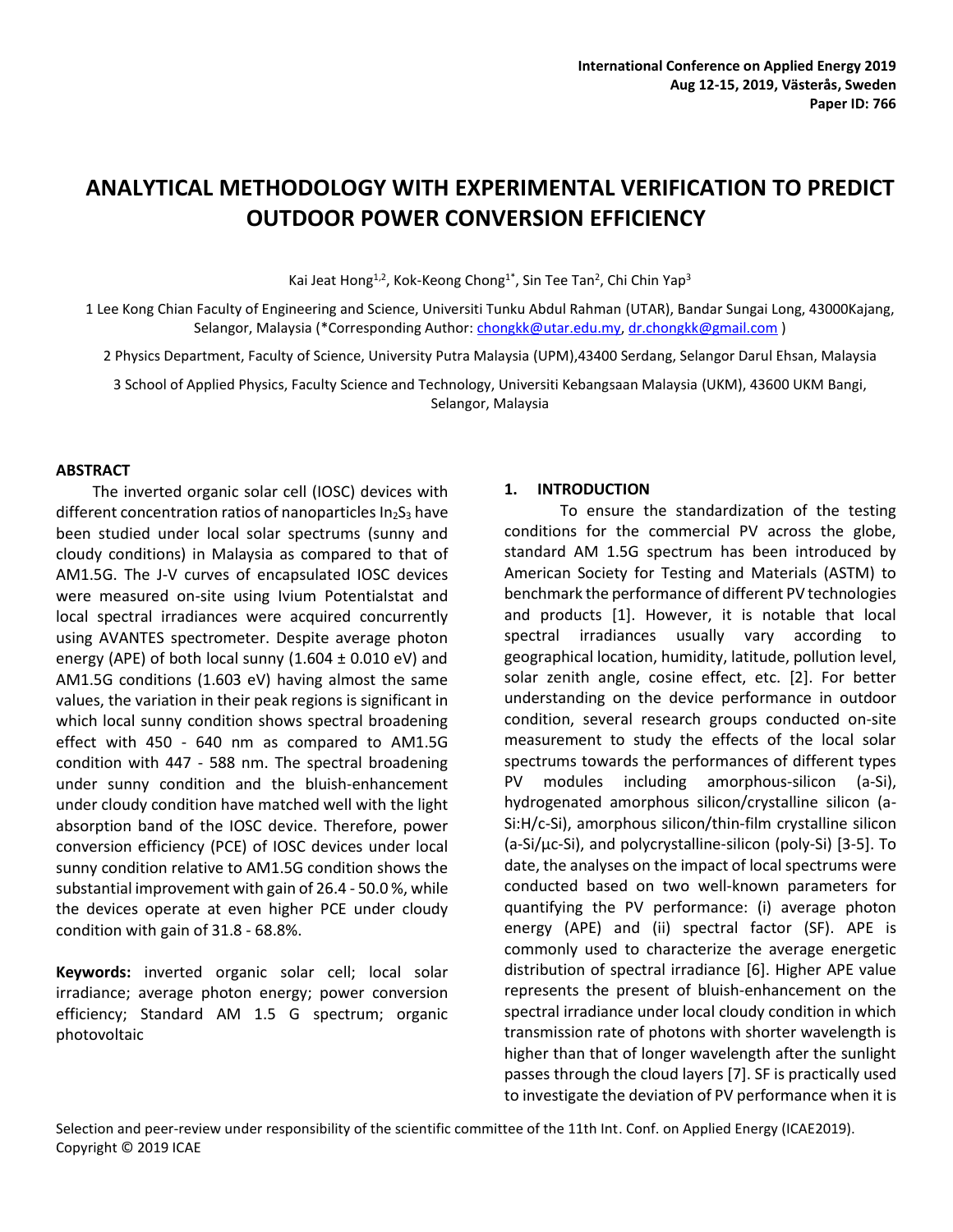subject to the illumination of local spectrum with respect to AM 1.5G. Investigations were conducted for various Si based PV modules revealed that the sensitivity of PV performance towards the spectral effect is noticeable. The results of these investigations are consistent with the calculation of SF by Nofuentes et al. in which the a-Si PV module with narrow light absorption band (from 300 to 700 nm) in visible region has the highest sensitivity towards the spectral effect [8]. All the aforementioned studies only relate APE (or SF) to output short-circuit current of PV module, which is not sufficiently accurate to quantify the performance of PV technologies because both the open-circuit voltage and fill factor are also crucial factors to influence the performance. To analyze the performance of PV module under local spectrum, power conversion efficiency (PCE) can reflect the real performance of PV module as compared to short-circuit current employed by previous studies. For this purpose, Chong et al. have proposed new analytical methodology to predict PCE of organic solar cell (OSC) under local spectral irradiance based on external quantum efficiency (EQE), J-V curves and local solar spectrum [9]. For this article, the verification of new analytical methodology will be presented.

## **2. SIMULATION METHODOLOGY**

To evaluate performance of solar cell devices, the analytical methodology proposed by Chong et al. has been adopted to simulate the PCE under different spectral irradiance, and the simulated result is then compared with the measured PCE in the site. This analytical methodology required a series of computational process based upon the J-V curves at various intensities, the measured local solar spectrum, and EQE of the device.

The first step of the methodology is to obtain J-V curves of the IOSC devices under different intensities of local solar spectrums, which can be carried out either in the laboratory or in outdoor environment. From the J-V curves, we can obtain the photovoltaic relationships, including the open-circuit voltage  $(V_{OC})$  versus shortcircuit current density (*Jsc*) and fill factor (FF) versus short-circuit current density (*Jsc*). The formula to relate between  $V_{OC}$  and  $J_{SC}$  can be derived from the original Shockley equation as the following:

$$
J = \frac{R_p}{R_s + R_p} \left\{ J_s \left[ exp\left(\frac{q(V - J R_s)}{nkT}\right) - 1 \right] + \frac{V}{R_p} \right\} - J_{ph}(V) \tag{1}
$$

where the  $R_p$  is the device parallel resistance,  $R_s$  is the device series resistance, *q* is the electron charge, *n* is the device ideality factor, *k* is the Boltzmann constant, *T* is temperature in Kelvin and *J*<sub>ph</sub> is the voltage-dependent device photo-generated current density.

Based on the Shockley equation, *V*<sub>OC</sub> can be derived as the following formula provided that *J* = 0, *V*=*V*<sub>oc</sub> and *J*<sub>sc</sub>=*J*<sub>*ph*</sub>(0) >> *J*<sub>s</sub>:

$$
V_{OC} = \frac{n k T}{q} ln(J_{SC}) + \left[ V_{OC1} - \frac{n k T}{q} ln(J_{SC1}) \right]
$$
 (2)

where a set of values  $(J_{\rm sc1}, V_{\rm oc1})$  is obtained from the plotted *V*oc versus *J*sc graph.

The values of FF and PCE can be determined based on the Eq. [\(3\)](#page-1-0) and Eq[. \(4\),](#page-1-1) respectively.

<span id="page-1-1"></span><span id="page-1-0"></span>
$$
FF = \frac{J_{max}V_{max}}{J_{SC}V_{OC}}
$$
 (3)

$$
PCE = \frac{J_{SC} \times V_{OC} \times FF}{P_{in}/A}
$$
 (4)

where *J*max and *V*max are denoted as maximum current density and maximum voltage respectively at the maximum power output point of the J-V curve. **I***in* is the incident light intensity with unit W/m<sup>2</sup> in which *Pin* is input power of incident light in unit W and *A* is the corresponding area  $(m^2)$ . The acquired spectral irradiances from the AVANTES spectrometer can used to compute incident illumination intensity through Eq. [\(5\).](#page-1-2)

<span id="page-1-2"></span>
$$
\mathbf{I}_{in} = P_{in}/A = \int_{\lambda_1}^{\lambda_2} S_L(\lambda) \, d\lambda \tag{5}
$$

where the  $S_L(\lambda)$  is the acquired local spectral irradiance from the spectrometer,  $\lambda_1$  and  $\lambda_2$  are 300 nm (lower limit) and 1700 nm (upper limit) respectively.  $J_{SC}$  can be computed via the integration of the local spectral irradiances and the spectral responsivity, *R*(λ) as follow:

$$
J_{SC} = \int_{\lambda_1}^{\lambda_2} S_L(\lambda) \cdot R(\lambda) \, d\lambda \tag{6}
$$

Spectral responsivity,  $R(\lambda)$  is defined as following:

$$
R(\lambda) = \frac{q\lambda}{hc} \cdot \eta_{EQE}(\lambda)
$$
 (7)

where *h* is the Planck constant, *c* is the speed of light,  $\eta_{EOE}$  is the EQE of solar cell device.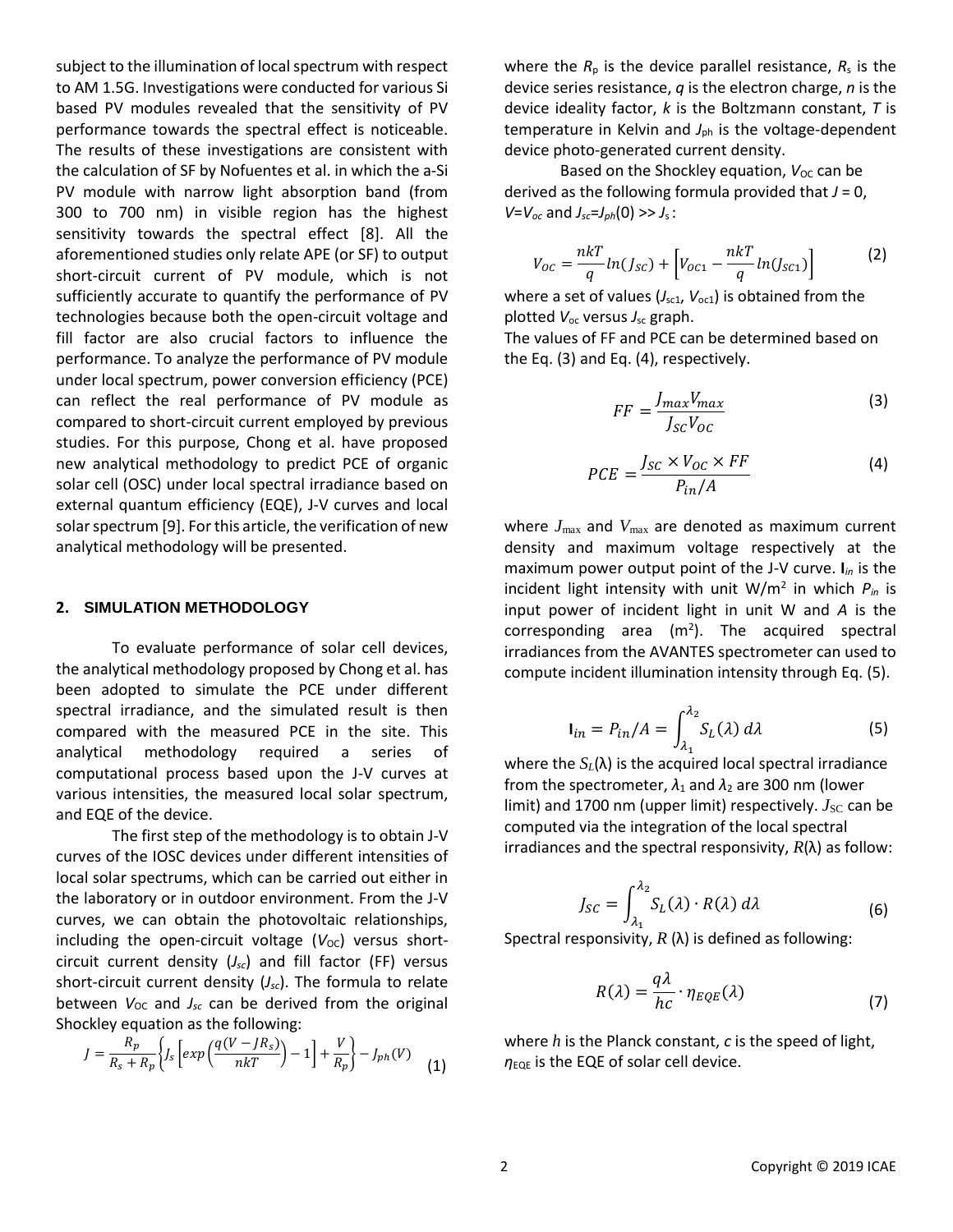

Fig. 1: Measured power conversion efficiency (PCE) for IOSC devices with different doping concentration ratios of In<sub>2</sub>S<sub>3</sub> under outdoor and AM 1.5G illuminations: **(a)** On-site measurement results under local sunny condition, and **(b)** Onsite measurement results under local cloudy condition. For a comparison, the blue block of bar chart indicate measured PCE of the IOSC devices under AM 1.5G illumination.

To synthesize electron transporting layer (ETL) on FTO substrates (Sigma Aldrich,  $R = 7 \Omega/sq$ ), specifically zinc oxide nanorods (ZNRs) was carried out through a solgel assisted hydrothermal method. Then, 20 mg of P3HT (Rieke Metals 4002-E) and 20 mg PCBM (Sigma Aldrich ≥ 99.0 %) were dissolved in 500 μl chlorobenzene respectively. Both solutions were stirred separately at 600 rpm and 60 ˚C for 2 hours. After that, both solutions were blended together (40 mg/ml), and a 20 μl of 1,8 octanedithiol (ODT; Sigma Aldrich ≥ 97.0%) was dropped into the blended solution, and the solution was continued to stir at 800 rpm and 60˚C for another 20 hours. 0.25 mM of  $In<sub>2</sub>S<sub>3</sub>$  aqueous solution was prepared by dissolving anhydrous indium (III) sulfate (Sigma Aldrich,  $\geq$  98.0%) and sodium sulfide (Sigma Aldrich) in the distilled (DI) water, and stirred at 500 rpm at the room temperature for 30 minutes. The  $In_2S_3$  solution was added to the P3HT:PCBM blend at different concentration ratios, i.e. 0.2, 0.4, 0.6, 0.8, 1.0. For the convenience, the abbreviation of 0.2-, 0.4-, 0.6-, 0.8-, 1.0-IOSCs will be used to denote the volume ratios between  $In<sub>2</sub>S<sub>3</sub>$  and P3HT:PCBM blend at 0.2, 0.4, 0.6, 0.8, 1.0 respectively. 0-IOSC signifies the pristine IOSC. Subsequently, the samples of P3HT:PCBM with different concentration ratios of  $In<sub>2</sub>S<sub>3</sub>$  at the volume of 55 μl was spin-coated onto the as-growth ZNR substrates at 1150 rpm for 1 minute, and followed by baking at 120˚C for 10 minutes. Finally, silver (Ag) as anode contact was deposited at the pressure less than  $5\times10^{-5}$  mbar inside the vacuum chamber for 1 minute, and the device stack was subsequently encapsulated by laminating with laboratory glass slide. The structure of the device is FTO/ZNR/ P3HT:PCBM (with varying In<sub>2</sub>S<sub>3</sub> ratios)/Ag, and the device active area is 0.07 cm<sup>2</sup>.

## **3. RESULTS AND DISCUSSION**

The J-V curves of encapsulated inverted organic solar cell (IOSC) devices with different concentration ratios of In2S<sup>3</sup> have been acquired under local solar spectrums during sunny and cloudy conditions. The corresponding on-site measured results are illustrated in **Error! Reference source not found.**1(a)-(b). From **Error! Reference source not found.**1(a), the trend of relationship between the measured PCE and different concentrations ratios of  $In<sub>2</sub>S<sub>3</sub>$  is similar for both local sunny and AM 1.5G conditions in which 0.6-IOSC device shows the best PCE result. However, as shown in **Error! Reference source not found.**1(b), the performance trend of IOSC device under local cloudy condition shows slight deviation from that of local sunny condition in which the best performing device in cloudy condition is 0.8-IOSC. Discrepancy in devices performance trend for sunny and cloudy conditions requires detailed investigation on the effect of local spectral irradiance towards the photovoltaic performance of IOSCs.



Fig. 2. Local spectral irradiances measured in UKM ( $2°55'38.106''$  N,  $101°46'57.333''$  E) from  $4<sup>th</sup>$  to  $19<sup>th</sup>$  December 2017 at the local time of 11:00 AM to 1:00 PM (GMT+8).

A comprehensive analytical methodology was proposed by Chong et al. to predict the PCE of IOSC device in an outdoor condition under different local spectral irradiances [9]. Typically, the different local spectral irradiances (from 277 W/m<sup>2</sup> to 811W/m<sup>2</sup>) were measured using an AVANTES spectrometer. The experiment was carried out in the campus of UKM (2°55'38.106" N, 101°46'57.333' E) from 4<sup>th</sup> to 19<sup>th</sup> December 2017 at the local time from 11:00 AM to 1:00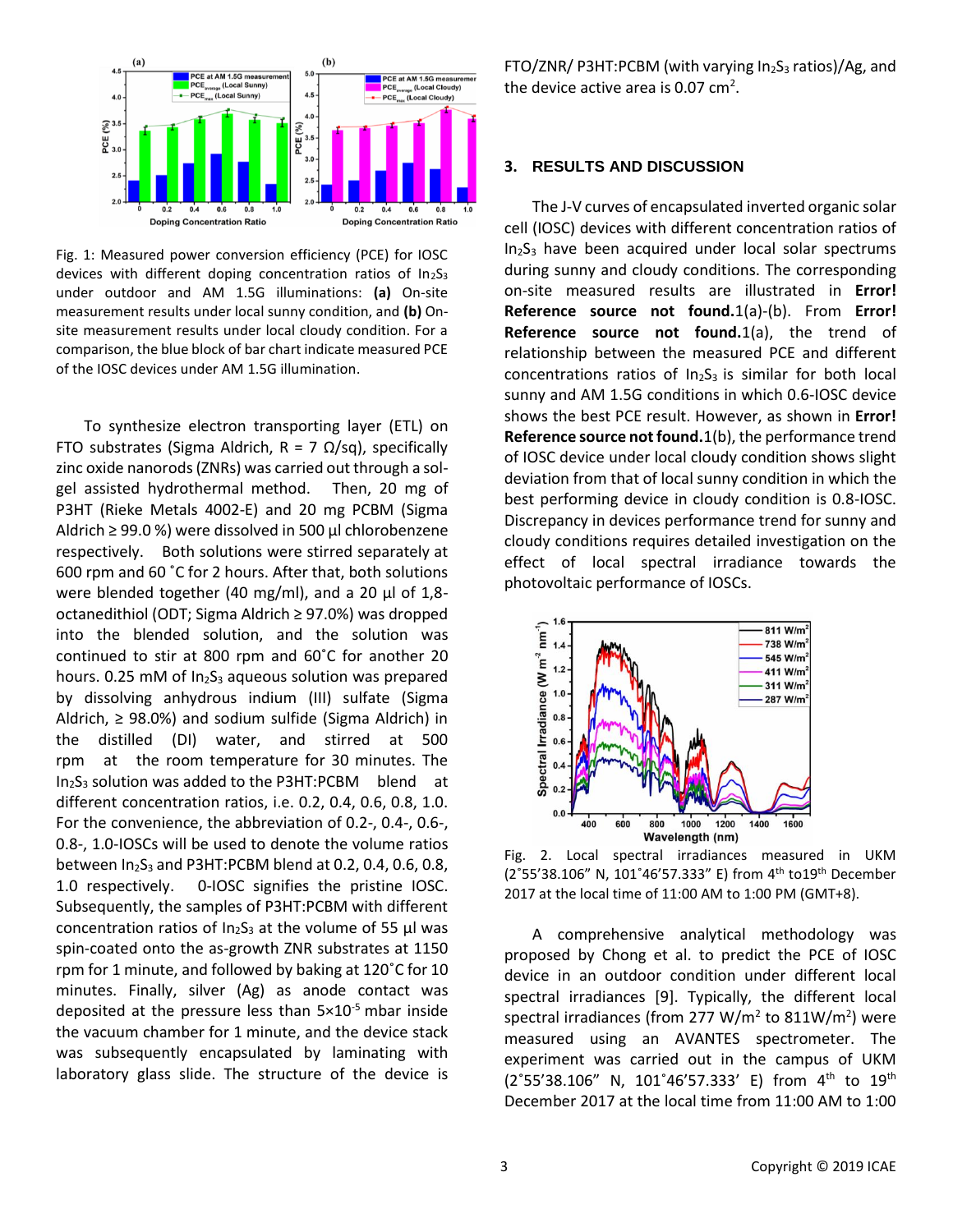PM. The spectral irradiances were depicted in Fig. 2. The local spectral irradiance measurement was inevitably used in  $J_{sc}$  calculation. From Fig. 2, the intensity of spectra irradiance is linearly increase with the power irradiance measured from solar meter. There is no significant shift in the peak position and emergent of new peaks. The increase of FWHM in dominant peak (550 nm) can be attributed to the local weather condition. For example, the low intense irradiance spectra measured at the irradiance of 287 W/m<sup>2</sup> (cloudy) showed broader peaks at visible region, which can be related to the high density of cloud coverage in the sky that increases the light scattering. In contrast, an intense irradiance spectra can be detected under a sunny condition owing to the direct sunlight penetrate through the Earth's atmosphere.

**Table 1**. Summary of calculated device parameters based on the proposed numerical analysis

| Power | Pristine |          |      |          | $0.6$ -INPs |      |  |
|-------|----------|----------|------|----------|-------------|------|--|
|       | $J_{SC}$ | $V_{OC}$ | FF   | $J_{SC}$ | $V_{OC}$    | FF   |  |
| 292   | 1.34     | 0.29     | 0.50 | 2.03     | 0.22        | 0.41 |  |
| 364   | 1.67     | 0.32     | 0.51 | 2.25     | 0.23        | 0.41 |  |
| 422   | 1.94     | 0.33     | 0.51 | 2.81     | 0.26        | 0.42 |  |
| 502   | 2.36     | 0.36     | 0.52 | 3.82     | 0.30        | 0.43 |  |
| 728   | 3.26     | 0.40     | 0.53 | 5.07     | 0.33        | 0.44 |  |
| 840   | 3.57     | 0.41     | 0.53 | 5.18     | 0.34        | 0.45 |  |

#### **Table 2**

Percentage difference between measured and calculated PCE of the pristine ZNR and 0.6 vt% INPs based IOSC

|       | $PCE(\% )$ |                     |             |            |  |  |
|-------|------------|---------------------|-------------|------------|--|--|
| Power | Pristine   |                     | <b>IZNR</b> |            |  |  |
|       | Measured   | Calculated Measured |             | Calculated |  |  |
| 292   | 0.80       | 0.67                | 0.28        | 0.61       |  |  |
| 364   | 0.91       | 0.73                | 0.31        | 0.65       |  |  |
| 422   | 0.85       | 0.78                | 0.38        | 0.75       |  |  |
| 502   | 1.03       | 0.87                | 0.45        | 0.91       |  |  |
| 728   | 1.01       | 0.94                | 0.94        | 1.00       |  |  |
| 840   | 1.10       | 0.92                | 1.34        | 0.97       |  |  |

### **Table 3**

Device parameter for *x* vt% INPs-IOSC under indoor and outdoor measurements with two climates change of sunny and cloudy conditions.

|                 | Climate Change                        |                                          |                                      |  |  |  |  |  |
|-----------------|---------------------------------------|------------------------------------------|--------------------------------------|--|--|--|--|--|
| x vt% INPs-IOSC | AM 1.5G                               | Sunny                                    | Cloudy                               |  |  |  |  |  |
|                 | $V_{oc}$ FF PCE<br>$J_{\alpha\alpha}$ | $V_{\infty}$ FF PCE Gain<br>$J_{\rm co}$ | $J_{sc}$ V <sub>oc</sub> FF PCE Gain |  |  |  |  |  |
| Pristine        | 7.43 0.62 0.52 2.4                    | 7.31 0.61 0.50 3.16 31                   | 4.88 0.55 0.45 3.41 42               |  |  |  |  |  |
| 0.2             | 8.39 0.57 0.52 2.5                    | 8.79 0.56 0.47 3.25 30                   | 4.33 0.49 0.52 3.65 46               |  |  |  |  |  |
| 0.4             | 8.24 0.61 0.54 2.7                    | 9.27 0.54 0.47 3.34 22                   | 4.30 0.48 0.54 3.71 35               |  |  |  |  |  |
| 0.6             | 8.31 0.63 0.56 2.9                    | 9.12 0.57 0.50 3.62 24                   | 4.81 0.53 0.48 3.84 32               |  |  |  |  |  |
| 0.8             | 8.72 0.61 0.52 2.8                    | 10.20 0.55 0.48 3.50 26                  | 5.26 0.51 0.53 4.19 51               |  |  |  |  |  |
| 1.0             | 7.41 0.60 0.53 2.3                    | 9.88 0.48 0.47 3.12 33                   | 6.63 0.50 0.45 3.84 64               |  |  |  |  |  |

\*\*The unit for Jsc is mA/cm<sup>2</sup>; V<sub>oc</sub> is V; PCE and Gain is %.



Fig. 3: The plots of  $V_{OC}$  - Jsc and FF - Jsc for (a),(b) pristine ZNR and (c),(d) 0.6 vt% INPs based IOSC, respectively

To obtain the correlation between the device parameter, the I-V characteristic of pristine ZNR and 0.6 vt% INPS based IOSC was measured under an outdoor condition. The linear correlation coefficient between the *V*oc-*J*sc and FF-*J*sc are plotted in Fig. 3. For the numerical analysis, the *J<sub>sc</sub>* of the devices was calculated from Eq. (9) and the values of  $V_{\text{oc}}$  and FF can be obtained from the respective linear empirical expressions as stated in Fig. 3. The calculated devices parameters were summarized in Table 1. The measured and calculated PCEs of both devices were also determined and tabulated in Table 2.

From **Table 2**, a similar data trend was noticed in PCEs in both measured and calculated values. It is important to emphasize that the fabrication of this batch of devices are different as before. For sunny condition with **I***in* in the range of 850 - 1100 W/m<sup>2</sup> , ∆PCE is reasonable low in the range of 4.88 – 10.29 %. For cloudy condition with **I***in* in the range of 340 - 500 W/m<sup>2</sup> , ∆PCE is obviously higher with the range of 22.81 – 32.15 %. The ∆PCE is consistent with the ∆<sub>*Sc*</sub> as all the parameters that involved in PCE calculation is dependent on the simulated *J*<sub>SC</sub>. The obvious differences of ∆PCE and ∆*J*<sub>SC</sub> between sunny and cloudy conditions can be explained by the APE of cloudy condition of 1.704 eV that is higher than that of APE of sunny condition at 1.614 eV. For cloudy condition, a higher APE can increase the generation rate of energetic exciton and hence to increase the charge collection rate in the IOSC device so that the measured  $J_{\rm SC}$  is higher than the expected value. Conclusively, the prediction of measured PCE during sunny condition is reasonably accurate by the analytical methodology but the prediction becomes less accurate